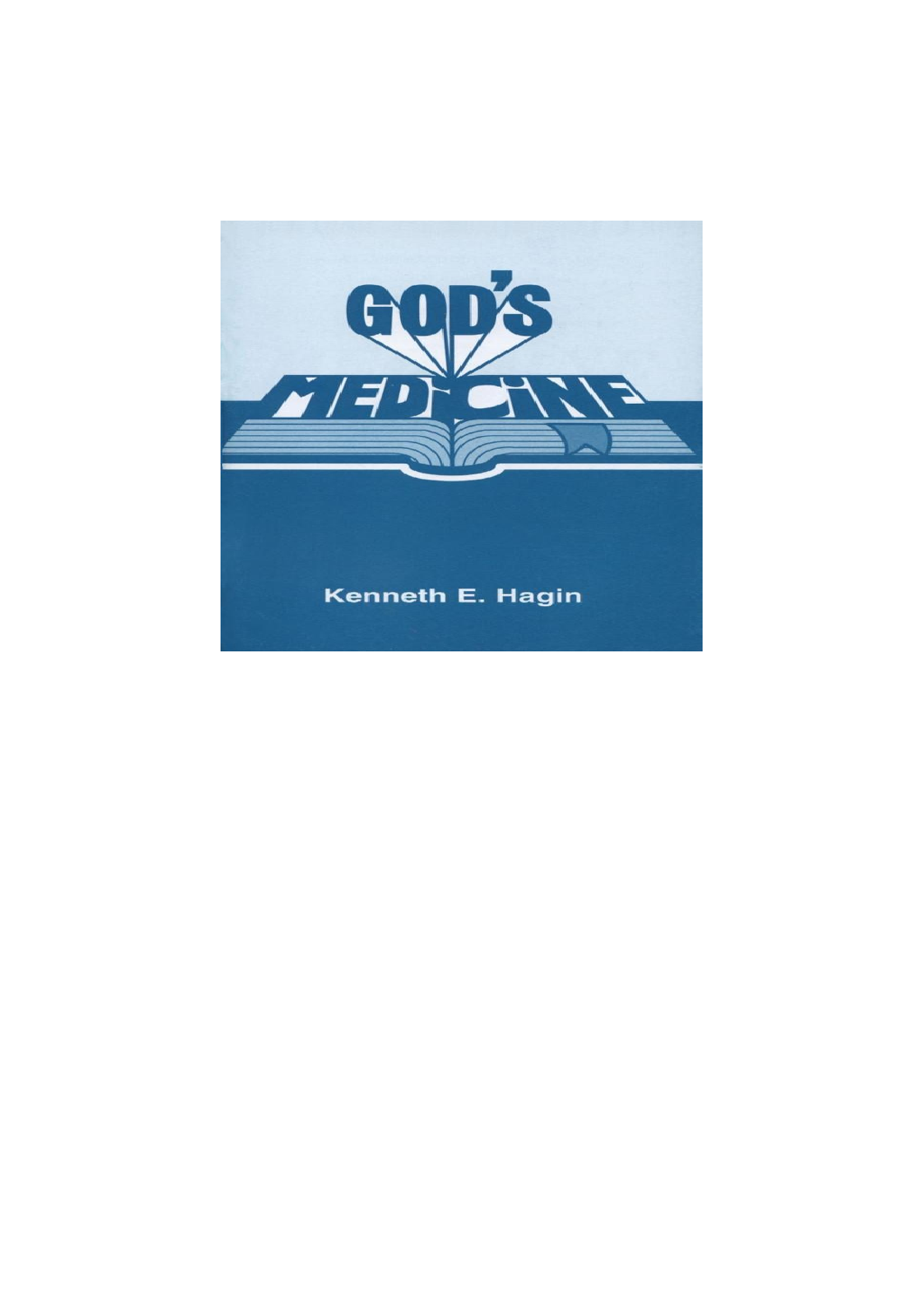# **God's Medicine**

by Kenneth E. Hagin

# **Contents**

- 1 God's Medicine
- 2 Directions for Taking
- 3 God's Medicine: To Be Applied From the Heart
- 4 Medication For Meditation

A Sinner's Prayer to Receive Jesus as Savior

#### **Chapter 1**

# **GOD'S MEDICINE**

*My son, attend to my words; incline thine ear unto my sayings.*

*Let them not depart from thine eyes; keep them in the midst of thine heart.*

*For they are life unto those that find them, and health to all their flesh.*

Proverbs 4:20-22

The margin of a good reference Bible renders that last phrase, *". .and medicine to all their flesh."* God is interested in healing us if we are sick. He is also interested in keeping us well. For our healing and for our health, He has made provision— *God's Medicine.*

What are those provisions? What are our rights? What actually belongs to us when it comes to physical healing and health? How can we ascertain exactly what was secured to us?

There's only one way. By a *constant, careful, diligent, reverent, prayerful* study of God's Word.

I was born sick. Never had a normal childhood. Never ran and played like other children. Never had a good night's sleep.

Never had a well day until I was 17 years old. As a little child, and then as a teenager, I'd sit and look around almost with my mouth open and my eyes bugged at things normal children could do. The greatest consuming desire of my heart was to be well.

At the age of 15, I became totally bedfast. It was on this bed of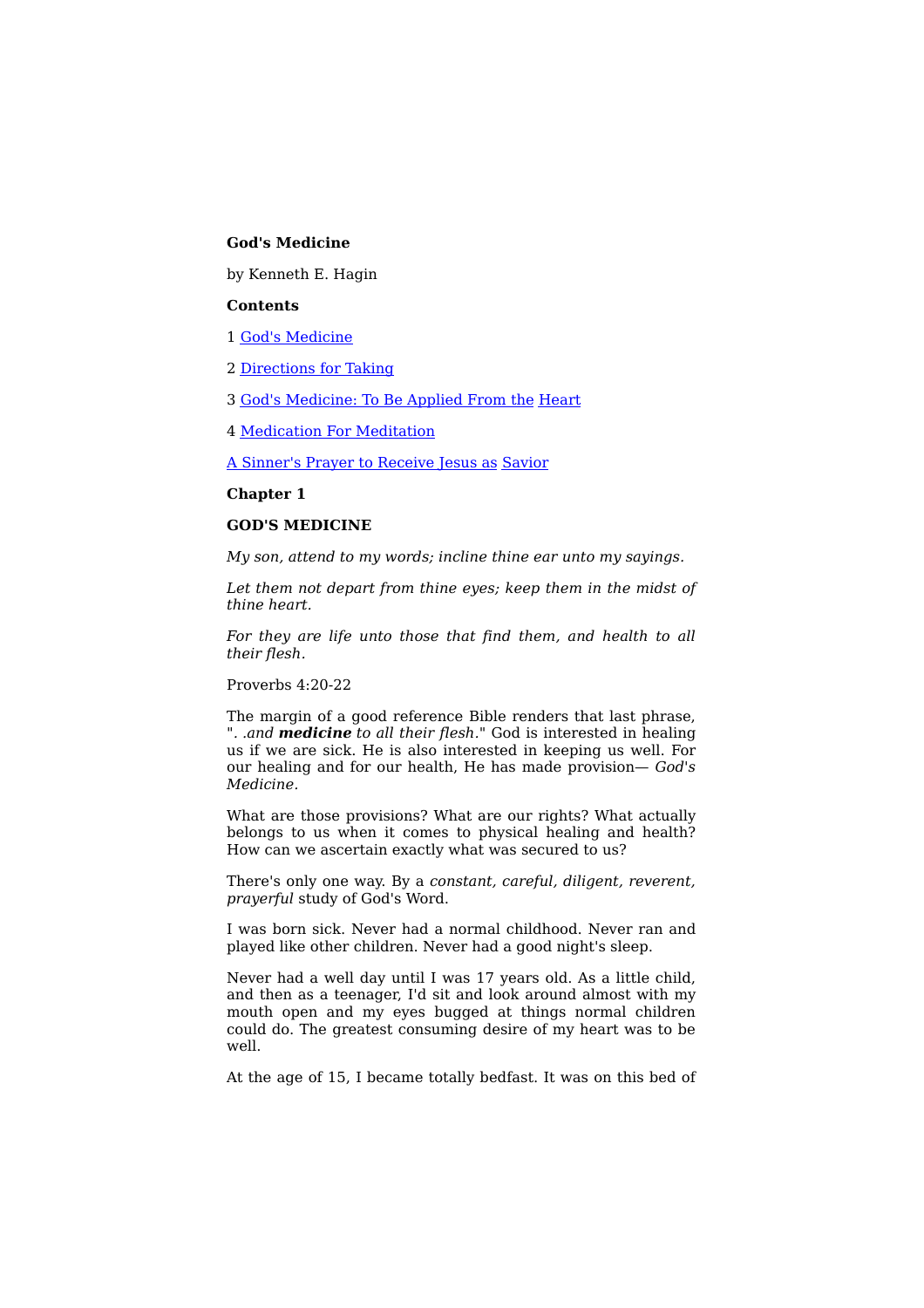sickness where I lay 16 months that I knew if there were any help for me it had to be in the Bible. It had to be with God. It couldn't be from anywhere else. For medical science had turned its face away and said nothing could be done. I had to come down to the brink of the grave before I'd do what I'm urging you to do—come to God's Word in a constant, careful, diligent, reverent, prayerful manner and find out what God's Word has to say on this subject.

I almost waited too late. If I'd had something quickly acute I guess I would have been carried out into eternity. But because with my condition I lingered, I had time to do a little studying. For it wasn't just overnight that I found what God had to say on the subject.

Do you know why? Sometimes we have to unlearn things before we can learn the right things. Our minds have been clouded up and filled up with a lot of things which are not really so.

Every time I'd get a good promise from God's Word, the devil would be right there to tell me, "That just belongs to the Jews."

Or, "That's not for people nowadays."

I didn't know if it was or not. I'd have to look a long time for a Scripture which proved to my own satisfaction that it belonged to me. Such as, our text: *My Son, attend to my words. .* God's Word doesn't just belong to the Jews. Thank God, it belongs to all of His people.

## **Chapter 2**

# **DIRECTIONS FOR TAKING**

Suppose you go to the doctor and get a prescription which says: Take two capsules, three times a day, before meals. If you expect that prescription to work for you, you expect to take it according to directions.

Did you know God gives directions for taking His prescription?

He prescribes His Word for our health.

Because He says, "My words are *life* unto those that find them, and my words are *health,* or *medicine,* to all their flesh"

## (Proverbs 4:20-22).

But medicine, even in the natural, won't do you any good unless you take it. You could go to a doctor. The doctor could prescribe medicine. And you could go home and set that medicine on the chest of drawers. Or even on the table right at your bedside.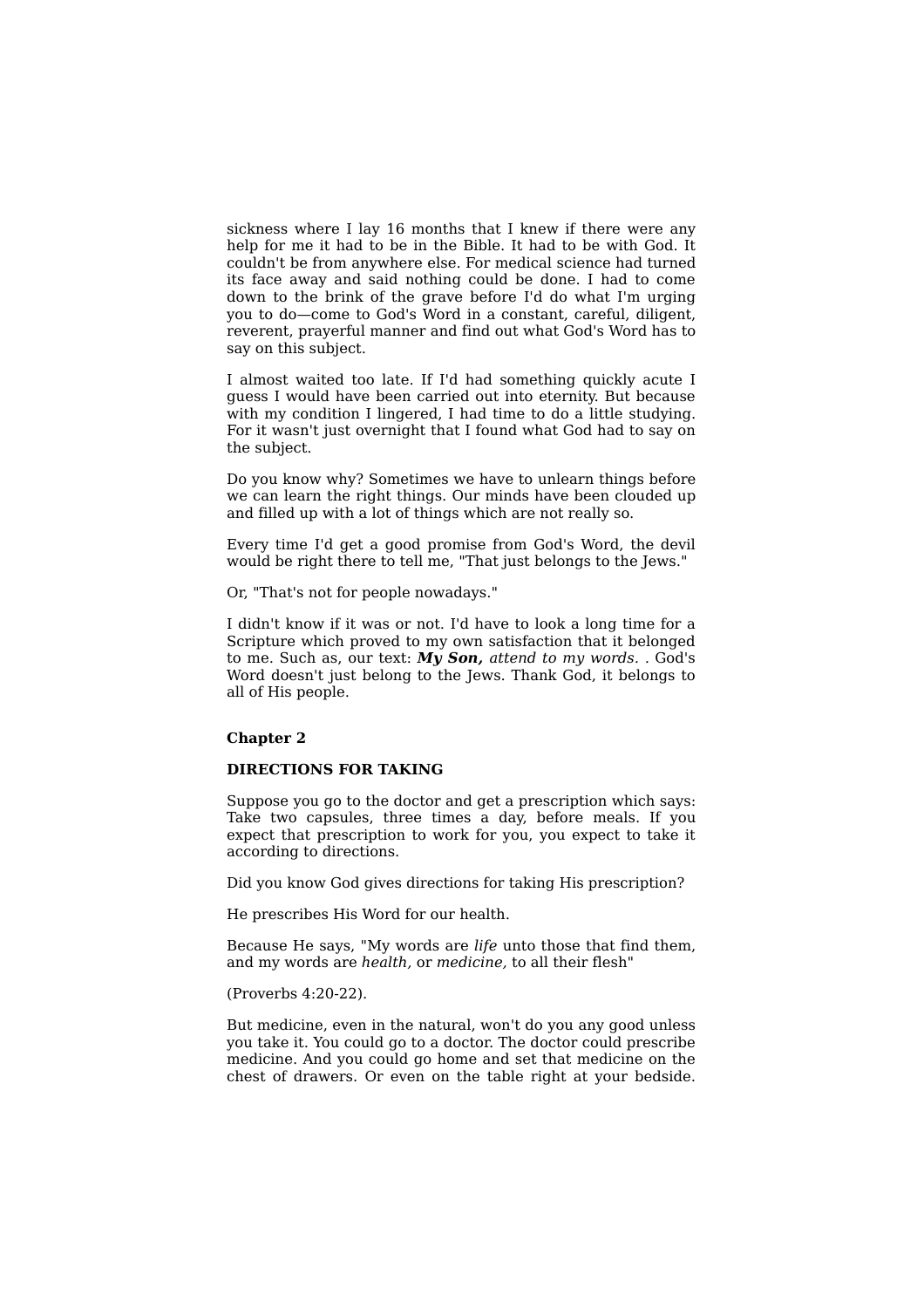And you could still grow steadily worse. You could call the doctor and say, "I don't understand it. I got this prescription filled. I paid money for it. But I'm getting worse."

The doctor might ask, "Are you taking it according to directions?"

"Well, no. But I've got it right here in the bottle at my bedside."

It won't work just because it's in the bottle. You've got to get it in you!

And God's Medicine won't work just because you have it on a table by your bed.

God's Word won't work just because you have a Bible lying on the chest of drawers.

It won't even work just because you read it.

It won't work just because you memorize a few Scriptures. It won't work just because you say, "I believe the Bible's so." It won't work just because you say, "I believe in the verbal inspiration of the Word of God."

But it will work if you'll get it down on the inside of you! Into your heart! The way you do that is not by just reading it and 10

forgetting it. But by meditating upon it. By thinking upon it. By feeding upon it. Until it becomes a part of your inward man.

God's Medicine is His Word—and here are His directions for taking it.

#### *1. My Son, attend to my words....*

What does He mean "attend" to my words?

If I were to see a friend downtown I might call to him as he hurries along the street, "Wait a minute! I want to talk to you."

"Oh no, Brother Hagin," he might say, "I can't talk now. I have an appointment down the street and I'm already ten minutes late.

I must attend to this business."

He doesn't mean to slight me. He's not angry with me. He likes me. He'd like to talk with me and fellowship with me. But there's something else he has to put first.

There's something else he must give his undivided attention unto.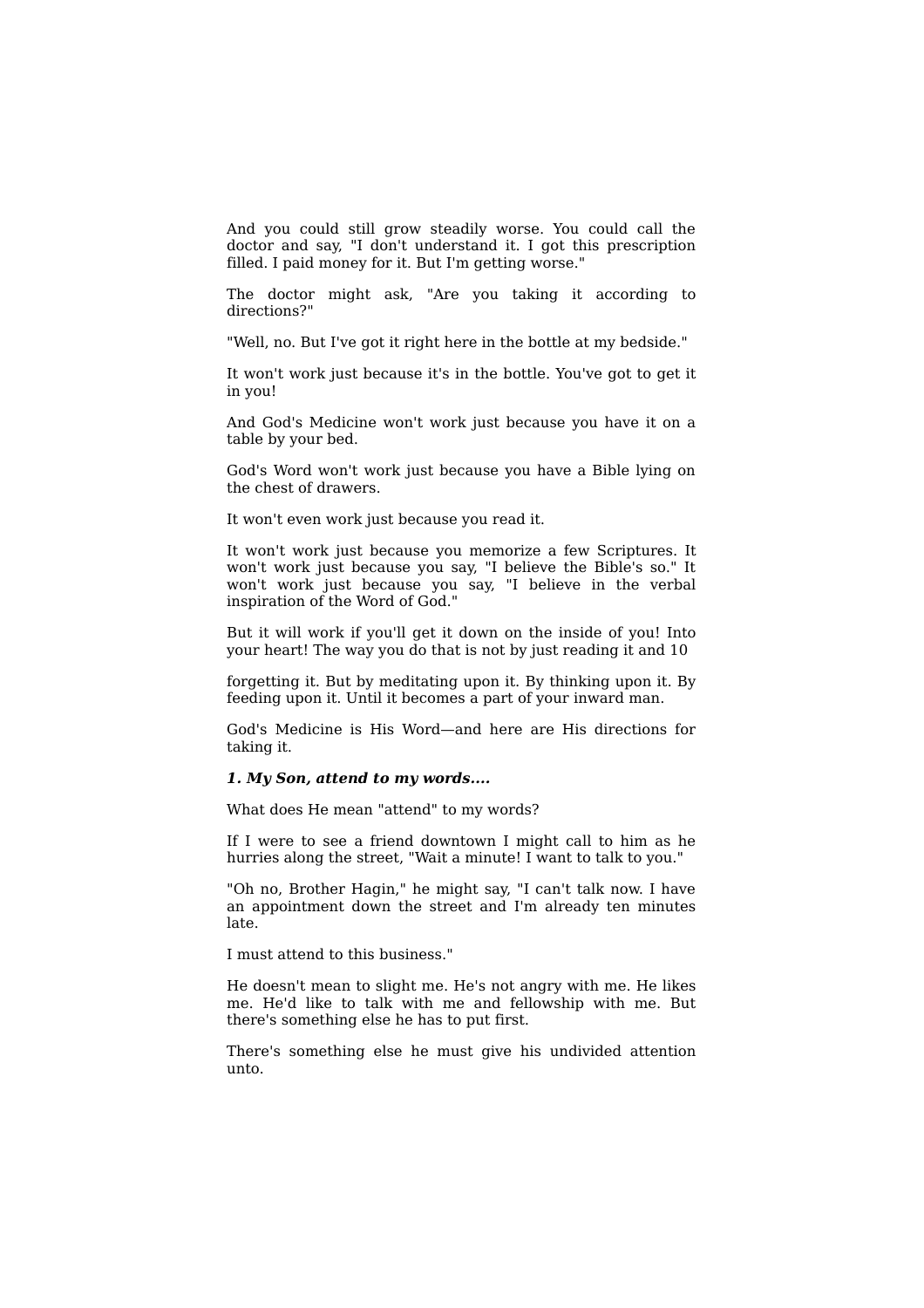Dr. Lilian B. Yeoman's, a medical doctor who received divine healing for herself and then devoted her life to ministering and teaching this subject, would teach what she called "healing classes" in the daytime during her revival meetings. She wrote in one of her books to this effect, "I almost become angry sometimes. For when we're studying the Word of God on such an important subject as healing for the body, you can tell people are not paying a bit of attention to it. They'll thumb through the songbook. Stare off into space. Look out the window. Chew gum. And then those same people want you to pray the prayer of faith for them. Yet they don't want to do anything themselves."

God wants His children to grow spiritually. And He has provided the means whereby we can grow. The Holy Spirit, through Peter said, *"As newborn babes, desire the sincere milk of the word, that ye may grow thereby"* (1 Peter 2:2).

I believe that God wants each of His children to grow spiritually, to develop a prayer life, to develop a faith life, until he can stand on his own two feet. Until he is no longer a spiritual babe who has to depend on somebody else to do his praying for him, somebody else to exercise faith for him, somebody else to get his healing for him.

I would be concerned if I didn't know more about praying and have more faith than I did 30 years ago. In this day in which we live I would become fearful. Not knowing what might happen to me. But, thank God, we can walk with God. We can walk with His Word. His Word can be more real to us today than it was last year. We can learn how to pray until our prayers can be more effective this year than they were last year.

Our faith can be greater this year than it was last year. And God can be more real to us today than He was last year. He will be if we do what He said. *My son, attend to my Words. .*

*"Man shall not live by bread alone,"* Jesus said, *"but by every word that proceedeth out of the mouth of God"* (Matthew 4:4).

God said, "Attend to my Words." That means, "Put my Words first." That means, "Give my Words your undivided attention."

That means, "Other things out—my Word in."

#### *2. Incline thine ear unto my sayings...*

"Open your ears," God said, "to my sayings." Open your ears to God's Word.

Incline your ear to what? *To my sayings. .*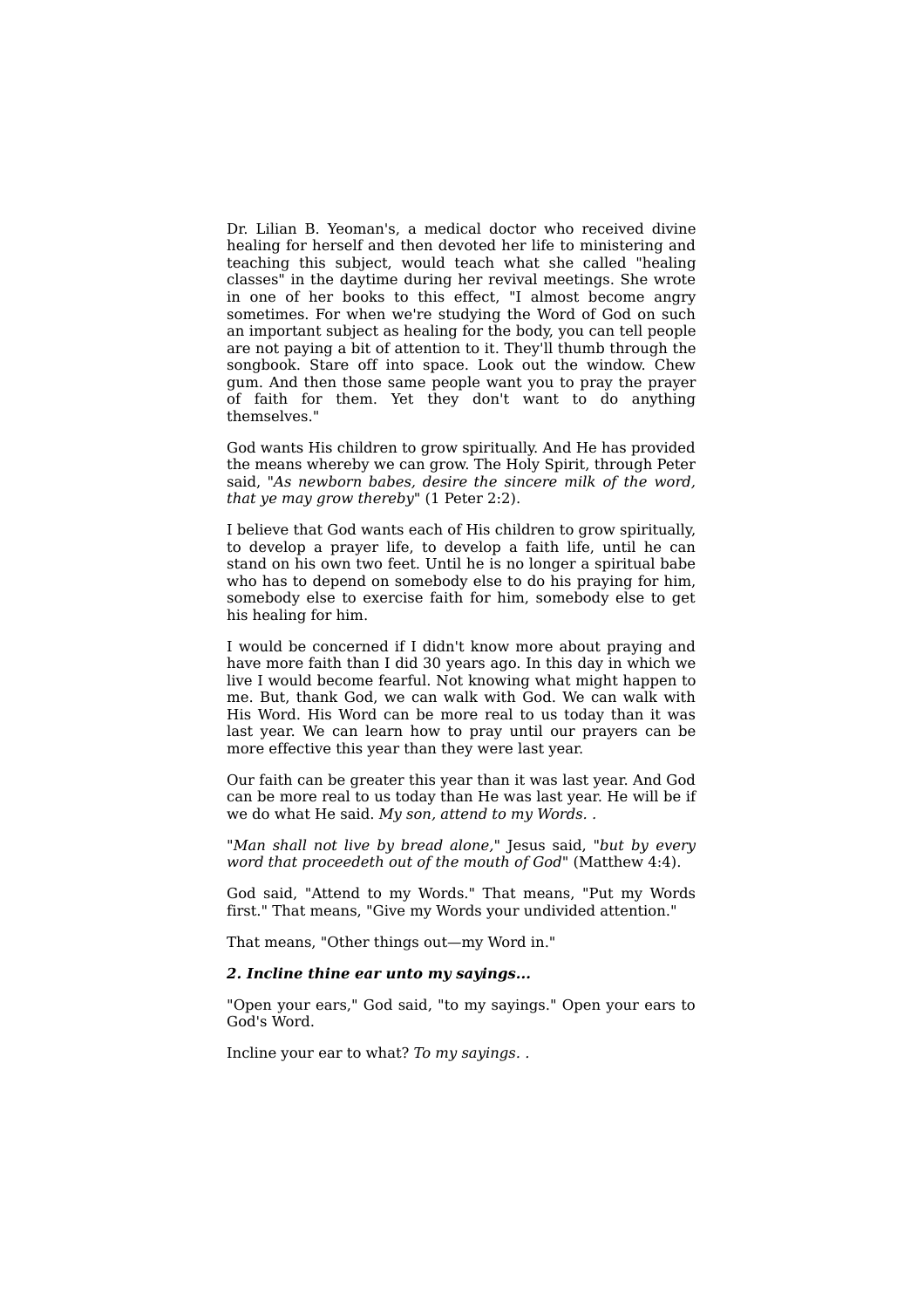Open your ears to what God has to say.

"But I just don't understand it," somebody says.

God doesn't ask us to understand His Word. All He asks us to do is believe it. I don't understand how a lot of things work.

But thank God they do. And they work because we believe.

You couldn't give an explanation from the natural viewpoint of just how the new birth works. And just how that because of believing on the Lord Jesus Christ and receiving Him as your Saviour, and confessing Him as your Lord you were born-again. And just how the Spirit bears witness with your spirit that you're a child of God.

But thank God you know it.

You couldn't explain the workings of just how a person is filled with the Holy Spirit and speaks with other tongues. But thank God it's so.

Well, I can't tell a person just how divine healing works. But I know what makes it work. It's faith! Faith makes it work.

That's the reason God said, "Put my Word first. Attend to my Words. Incline your ear to my Word." For *". .faith cometh by hearing, and hearing by the word of God"* (Romans 10:17)!

When the Word gains entrance into your heart, into your spirit, faith will be there automatically. You won't have to seek.

You won't have to search. There will be no effort on your part. Faith will come unconsciously into your spirit as you feed upon and accept His Words.

And faith is the clue. It's the secret. It was the secret in the healings Jesus performed when He was upon the earth.

He said to the centurion, *"Go thy way; and at thou hast believed, so be it done unto thee"*

(Matthew 8:13). And in the selfsame hour his servant was healed.

When the woman with the issue of blood touched His garment, Jesus said, " *Daughter, thy faith hath made thee whole; go in peace, and be whole of thy plague"* (Mark 5:34).

Jairus came on behalf of his little daughter who was lying at home at the point of death. He besought Jesus saying, *"Come and lay thy hands on her that she may be healed; and she shall live"* (Mark 5:23).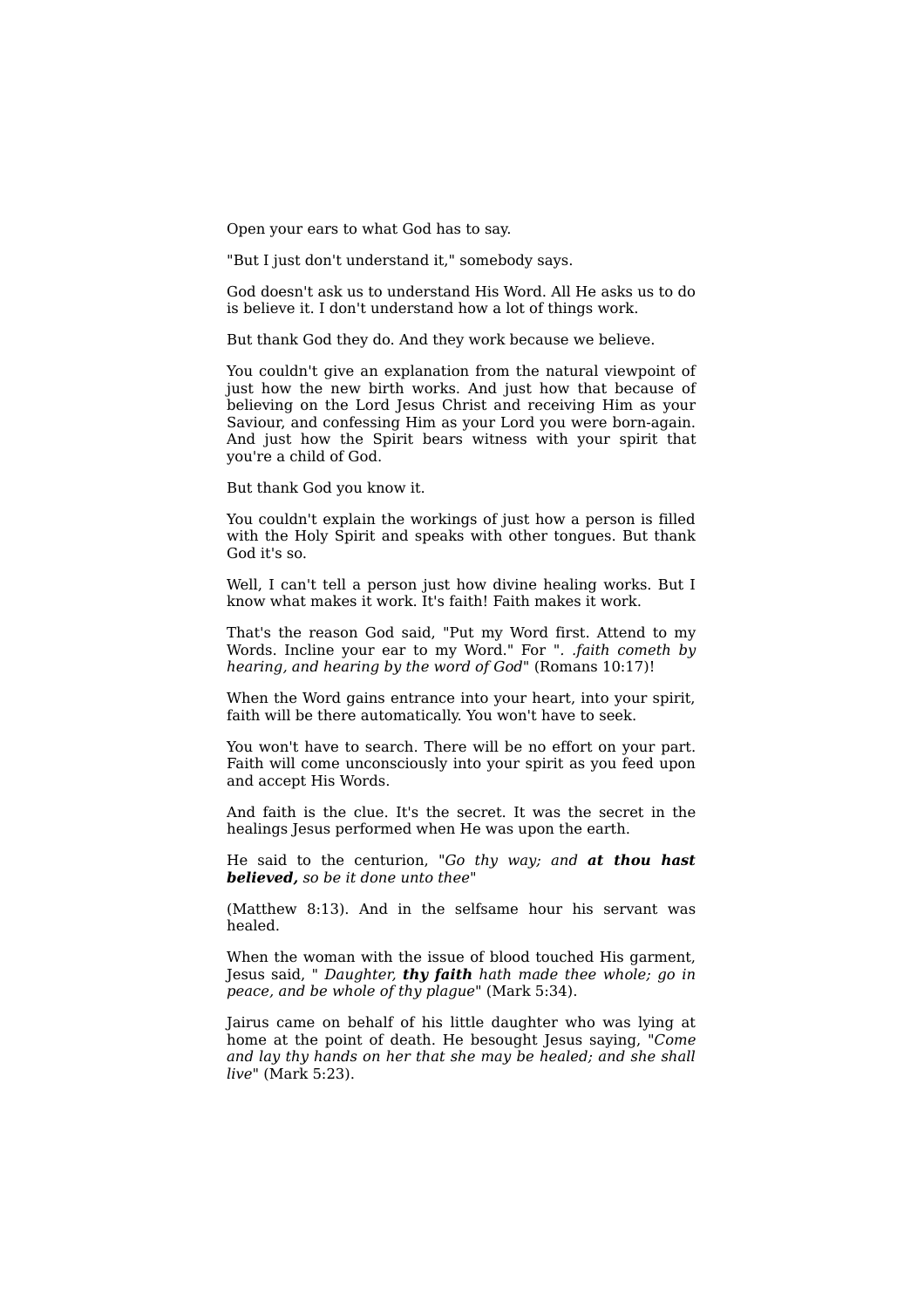But as Jesus started toward his house the woman with the issue of blood came and touched His garment and was healed. And Jesus was detained. Some individuals from Jairus' house came then and said, "Don't trouble the Master anymore. Your daughter is dead."

What could be more hopeless? It's all over.

But Jesus turned to him and said, *"Be not afraid, only believe"* (Mark 5:36). Fear not—only believe!

Jesus made His way to that house and that little maid was raised up and healed.

Two blind men followed Him from Jairus' house, crying, and saying, *"Thou son of David, have mercy on us."* Jesus said to them, *"Believe ye that I am able to do this?"* (Matthew 9:28). They said, *"Yea, Lord."*

Then He touched their eyes saying, *"According to your faith be it unto you"* (Matthew 9:29). And their eyes were opened.

Faith is what makes divine healing work. And God has told us exactly how faith comes. In Romans 10:17 He says, *"So then faith cometh. ."* We know it comes. From where does it come? How does it come?

*". .faith cometh by hearing. . "* It doesn't come by seeing. It doesn't come by feeling. It comes by hearing. Hearing what? *". .and hearing by the word of God."* It comes by hearing the Word of God.

No wonder He said, *"Incline thine ear unto my sayings."* That's how faith comes!

That's how faith for healing comes. Let me repeat again that 22nd verse of Proverbs 4, *"For they* (my words) *are life unto those that find them, and health* (or medicine) *to all their flesh."*

I never could figure out why Christians, especially Spirit-filled Christians, if they do get sick—and they do—wouldn't take time to find out what God has to say about it. Or wouldn't listen to what God says. Instead of opening their ears to what God has to say, they'll listen to what everybody else has to say.

People can be right in their hearts and wrong in their heads. I don't mean it wrongly, but I learned long ago that unless people are going to give you the Word of God on a subject, you can't listen to what they say—even **preachers.** Good men sometimes give you **natural** advice which would cause you to miss it spiritually.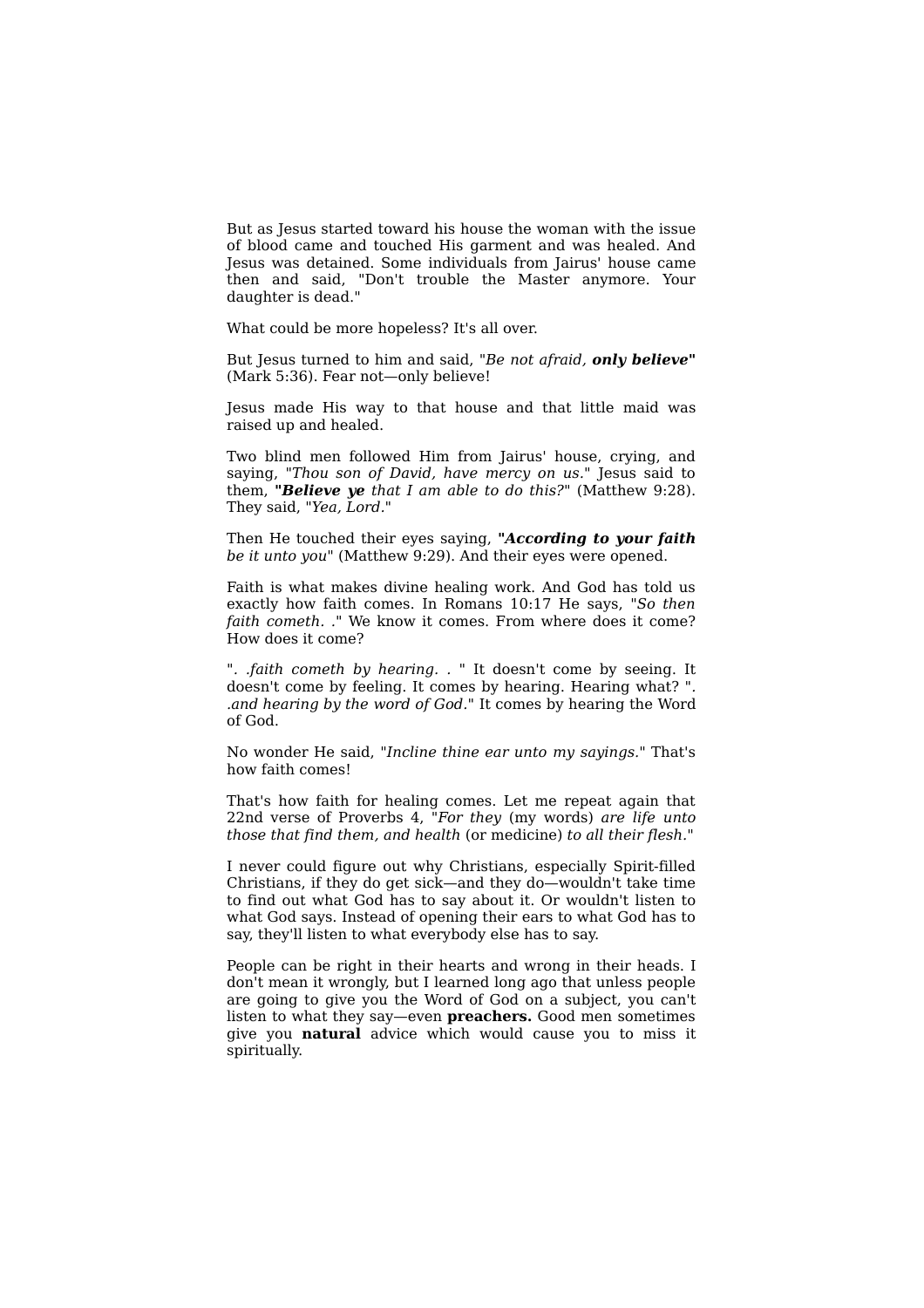God said, *"Incline thine ear unto MY sayings."* If you're going to listen to God, you sometimes have to shut out other things.

We have to listen to what God says in His Word to enjoy the blessings of His Word. We have to listen to what God says along any line to enjoy the blessing God has for us. Incline thine ear... Listen to what God has to say...

Does He have anything to say about sickness? Much. Here is a sampling and in Chapter Four you'll find more.

His Word says, *"...Himself took our infirmities, and bare our sicknesses"* (Matthew 8:17).

His Word says, *"Who his own self bare our sins in his own body on the tree, that we, being dead to sins, should live unto righteousness: by whose stripes ye were healed"* (I Peter 2:24).

His Word says, *"How God anointed Jesus of Nazareth with the Holy Ghost and with power: who went about doing good, and healing all that were oppressed of the devil...."* (Acts 10:38).

He calls sickness Satanic oppression.

## *3. Let them* **(my words)** *not depart from thine eyes. .*

Here He tells us to look as well as listen.

What does He say to listen to? My Words.

What does He say to look to? My Words.

This has to do with healing because He talks about life, and health, and medicine in the next verse. So—get the words on healing. Get the words on health. Get God's Word and look at it. Don't let it depart from before your eyes. Don't look at anything else. Just look at that Word.

And that Word says, *"by whose stripes ye were healed."* Past tense. Ye were. Then, if that Word doesn't depart from before your eyes, you're bound to see yourself well.

You're bound to see yourself with what God says belongs to you, if that Word doesn't depart from before your eyes.

If you see yourself sick. If you see yourself unhealed. If you see yourself getting worse. That Word has departed from before your eyes. You're looking at something else. You're seeing yourself with something else.

No one told me. I had no teaching on the subject. But it's amazing how the Holy Spirit, as your teacher, will lead you in line with the Word. He's the author of it. And I didn't realize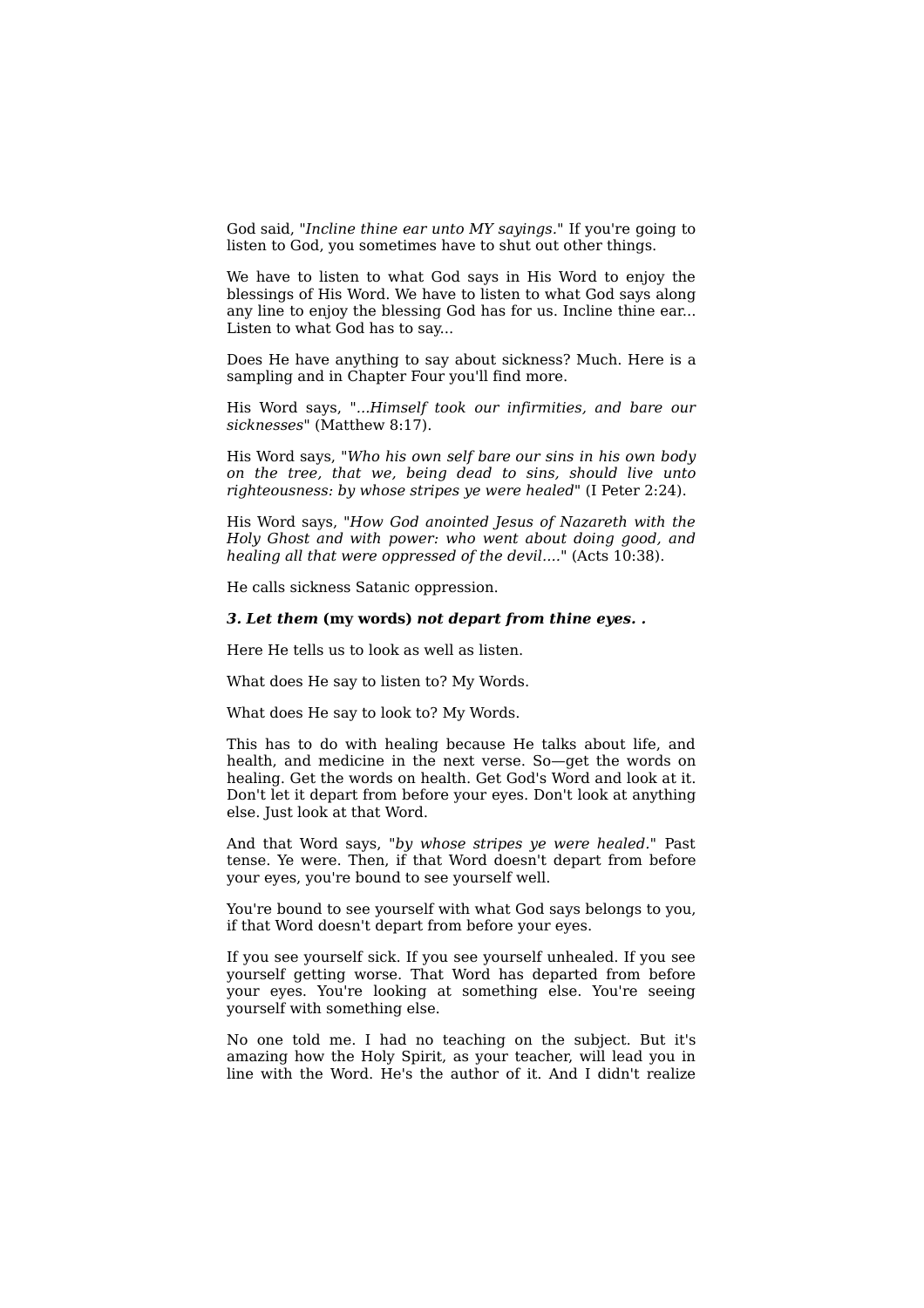until afterward that the Holy Spirit could lead me. It was unconscious direction. But I remember what was the turning point in my own case of receiving healing for my body. I was bedfast for a total of 16 months. This happened in the month of March, the 12th month.

For the preceding 11 months I saw myself dead. Oh, I went through it a thousand times. Probably ten thousand.

When you're bedfast 24 hours a day with nothing to do except to live with your physical symptoms and trouble, you can think a lot. I saw myself getting worse. I saw myself dying. In the nighttime, when all the lights were out, when everybody was asleep, and I was left alone with my thoughts, many a time, night after night, I saw myself dead.

I saw my body. I saw the undertaker come and take it to the funeral home. I saw them prepare it for burial. I saw them put it in a casket. I saw them bring it back out to the house and set it in the living room. I saw the family gather around. I heard their cries and saw their tears. I saw them go to the church. I saw them roll the casket down the aisle. I saw the preacher stand before the pulpit. I heard his sermon. I heard the songs. I saw them go around the last time and look in the casket. I came along with them and looked too—it was me. I saw my face. Cold and white. I saw myself dead.

I saw them roll the casket up the aisle. I saw the pallbearers put it in the hearse. I saw them come down old Highway 75 and turn off into the old Forrest Grove Cemetery. I could see the newly dug grave. I saw them come down to the family burial plot. I saw them set the casket there, put flowers around it, and have a final graveside rite. I saw the friends leave, the family leave, get in their cars, and go home.

I saw the casket lowered into the box, a lid put on it. I heard the clods as they fell on the lid. I saw them fill it full of dirt. Mound it up. Lay the flowers out on it. I saw those flowers wither and die till they were all gone. I saw that grave. In that old cemetery.

I saw myself dead.

I saw the leaves on the trees finally wither and die. Until the trees stood bare. I saw the rain and cold and even the snow of winter come. I saw spring come. I heard the birds sing. I saw the summertime sun beating down upon that grave. I saw myself dead.

But somewhere!... And I can remember, it was after I read this portion of Scripture.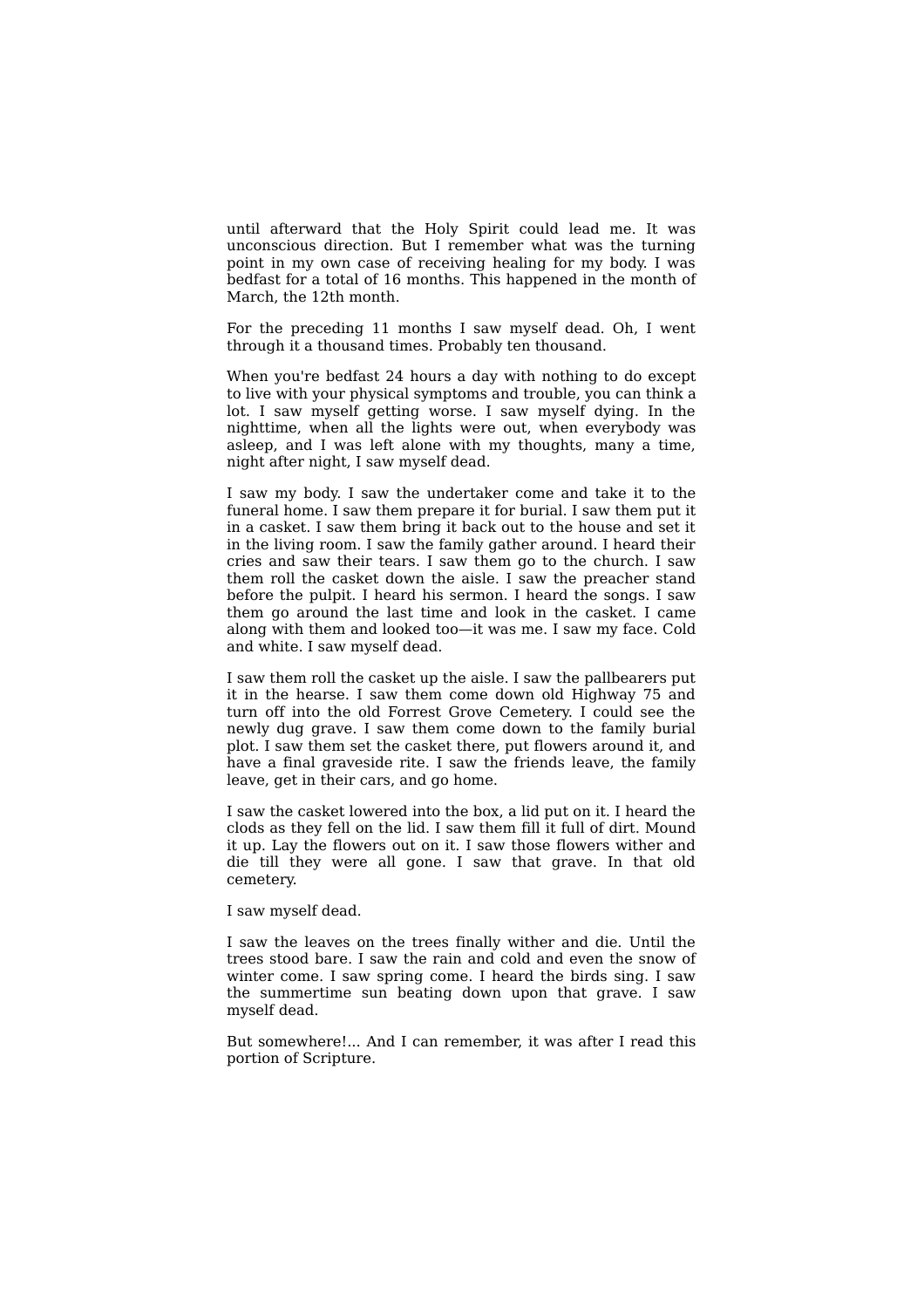*Let them not depart from before thine eyes.*

Somehow I knew it would work. I didn't understand it. I'd never heard it preached. I was just a boy of 16. But I knew it was God's Word. I knew He said, "My Words are medicine." I knew He said, *"It's health to all their flesh."* That meant from the top of my head to the sole of my foot! I also knew five doctors said they couldn't do a thing, that I had to die. But—I began to see myself well!

When some of those heart attacks would come then, and I'd seem to get worse, I'd laugh. Just laugh! Right in the face of them!

I'd see myself well!

I asked myself the question, "What would I be doing if I were up?"

I answered, "I'd be preaching."

So I said, "Give me a pencil and paper."

And I started working up some sermons. I only preached one of them. They were unpreachable. But eventually I had a whole box of them. I saw myself well.

Can you see what I'm talking about?

Don't let His Words depart from before your eyes.

Why?

*They are life!... They are life!...*

# *4. Keep them in the midst of thine heart.*

That means in the very core of your being. In your spirit. In your inner man.

The Psalmist said, *"Thy Word have I hid in mine heart, that I might not sin against thee"* (119:11). In Chapter Three I'll give you an example of how to do this.

Now—what are the results? Thank God, God's Word produces results. What are the results of following these directions?

# **The Results:** *For they are life unto those that find them (my words), and health to all their flesh.*

I believe it! As a Baptist boy on the bed of sickness I wrote in red ink on the flyleaf of my Bible: *My motto—The Bible says it. I believe it. And that settles it.*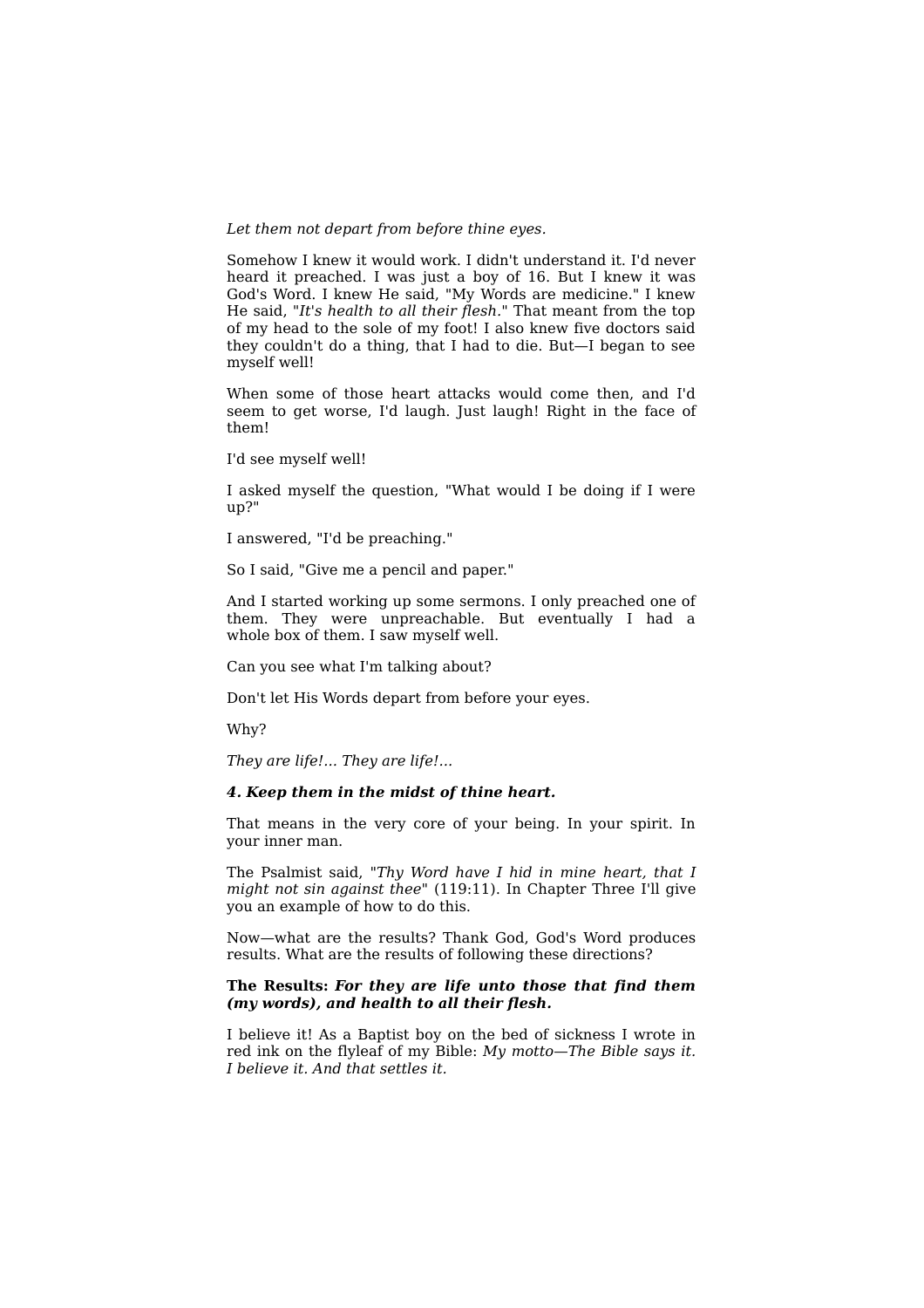To me, when I read the Bible, it's God's Word. I believe it. That settles it. And that's the end of it. There's no use in discussing it.

Because the Bible says so, His Words are health. They are medicine. To all their flesh.

Someone asked, "Brother Hagin, are you ever sick?"

"No."

"Well, yeah," he said, "but you know what I mean." And this man was a Full Gospel preacher, a Spirit-filled preacher praying for the sick! He said, "I'll tell you what I take. I've found it helps me so much."

And he gave me a long rigmarole of all he was taking—to keep him going—so he could preach divine healing. Then he asked, "What do you take?"

I said, "I take what I preach." If it doesn't work for me, I don't know how in the world it would work for anybody else.

"Yes, but do you ever feel just a little draggy?"

"Not often," I said.

"Well, if you do feel a little under the weather, what do you do?"

I said, "I just double up on the medicine.

I just double the dose. I double up on my Bible reading. And it works wonders!"

## **Chapter 3**

## **GOD'S MEDICINE: TO BE APPLIED FROM THE HEART**

God's Medicine, like all His provisions—salvation for instance is to be believed and applied from the heart, the spirit.

What often happens though is this.

People read certain promises, perhaps they can even quote them, and they endeavor to act upon them without really getting them into their spirits. It's more in their heads than in their hearts.

I always do it this way. I don't pray about some things just right away. For example, in March of 1952 I was in a meeting in Texas City, Texas. Pat, our daughter, was a little girl at the time. She had developed a growth, not a sty, but a growth of some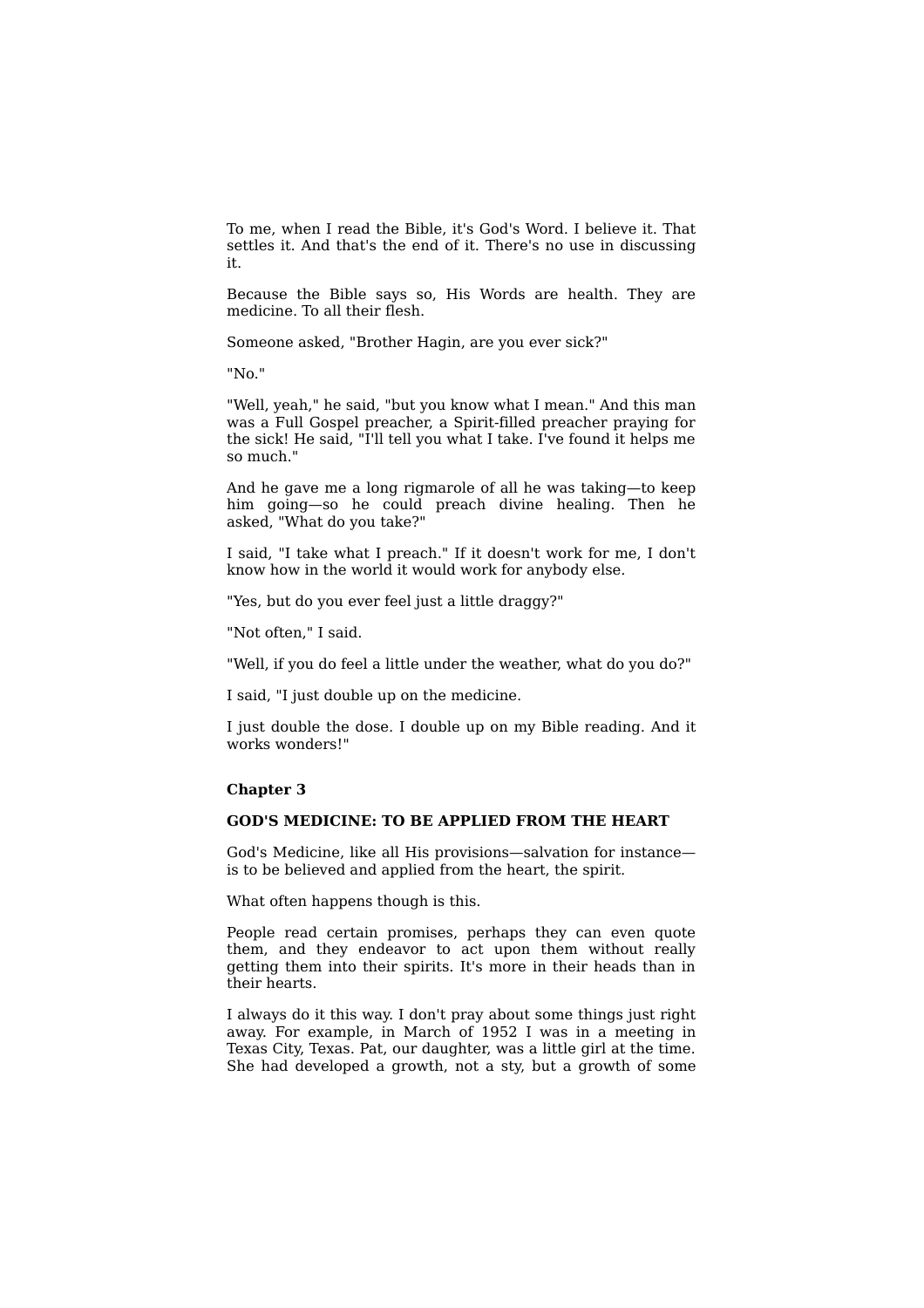kind near her eye. Before I left home to travel to the Texas City meeting I had laid hands on her and prayed.

But when my wife wrote me on Monday, the growth was still there.

She wrote, "Pat wants to know what to tell the nurse when she comes around to check next Monday."

Once a month a nurse came around to the grade schools and checked their eyes and ears, etc. Pat knew that when the nurse found that knot she would ask if we'd taken her to a doctor. And we hadn't. So all Pat wanted to know was, "What am I going to tell the nurse?"

I received the letter on Tuesday and I knew I had a little time before I had to answer her. I pushed it out of my mind until after the evening service so my attention wouldn't be divided.

That night after the service I returned to my hotel, listened to the news from 10:00 to 10:15, turned off the radio, and at 10:15 I picked up my Bible and said to myself, *I'm going to read the Bible for an hour on the subject of healing.*

I daresay I could have quoted 90% of all the verses in the Bible on the subject of healing. They were all marked in my Bible.

But I started with the Book of Genesis and read these verses very slowly—right on down through the New Testament.

At 11:15 I closed my Bible, turned off the light, and said, *I'm going to lie here an hour and meditate on these Scriptures.*

Or. Roy Hicks points out that one meaning of the word "meditate" in the Old Testament is "to mutter." That's what I did.

There in the nighttime in bed I muttered those Scriptures to myself.

At 12:15 I said to myself, *I'm going to sleep for an hour, then I'm going to wake up and meditate on these Scriptures an hour.*

*Then I'll sleep an hour and wake up and meditate an hour until morning.*

And I did that. The Holy Spirit dwells in your spirit. Your body needs rest and sleep, but really your spirit doesn't. I have an alarm on the inside of me. I just said to my spirit, *I'm going to sleep an hour,* and in an hour my spirit awakened me. Then I would meditate on these Scriptures on healing for an hour.

What I needed right then was healing for my daughter. There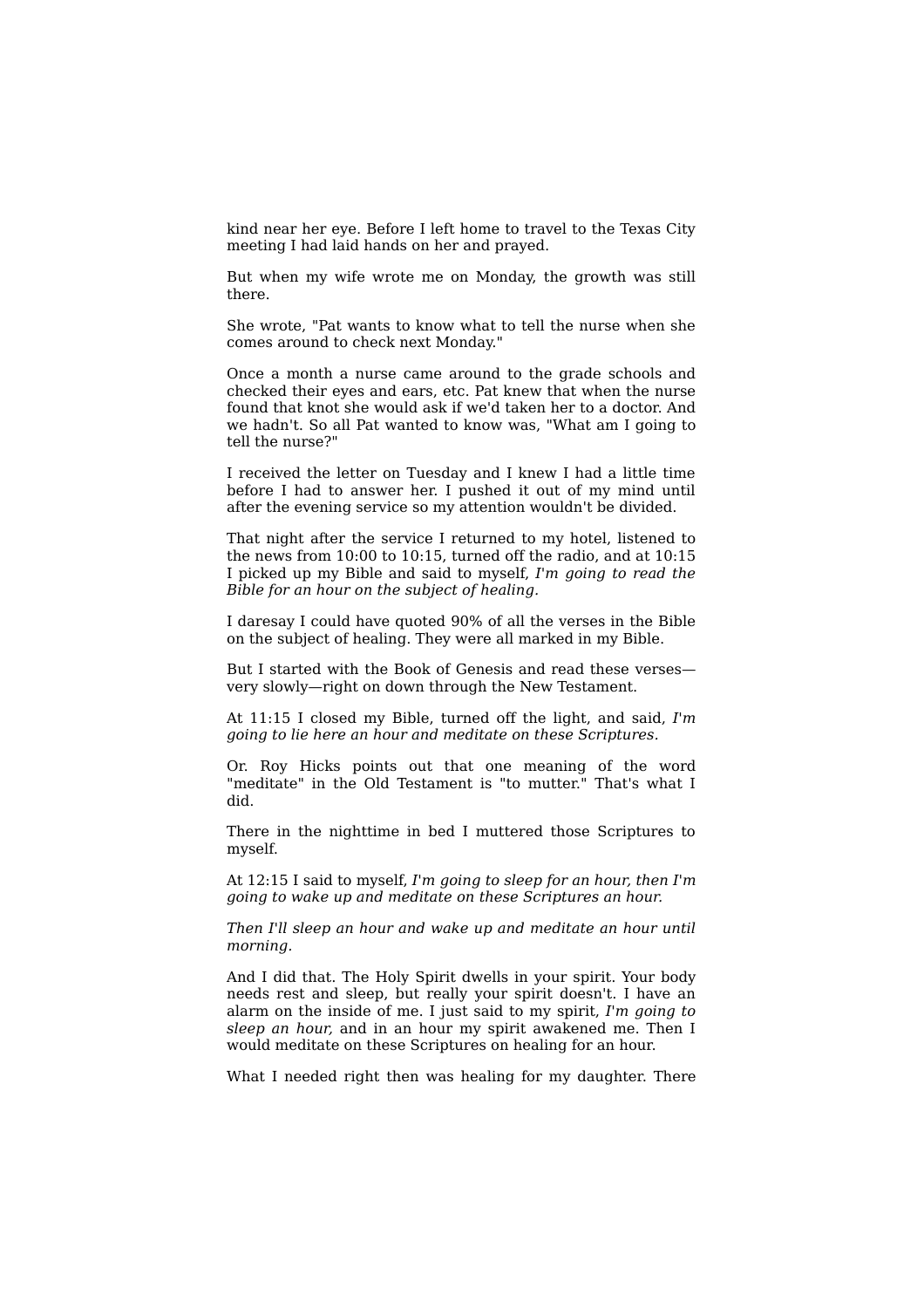was no use in my meditating on anything else. No use in thinking about Scriptures that promise finances. That's not what I needed right then.

I did that right on through the night.

And the next night I did the same thing.

After the news I picked up my Bible and read through the Scriptures on divine healing slowly, meditated an hour, slept an hour, meditated an hour, slept an hour, right on through the second night.

Then on Thursday afternoon I wrote my wife. I said, "In the letter you wrote me Monday you said Pat wanted to know what to tell the nurse." (I didn't tell her what to tell the nurse. You see, I had taken the Word of God and built it into my spirit. And I didn't go on what I knew about it in my head.)

I wrote, "You tell Pat that Daddy said she's healed. And I know in my heart that she's healed, just as well as I know in my head that two plus two is four, and three times three is nine." And that's all I wrote about it.

(You've got to know God's Word in your spirit— *that's real faith* —just like you know other things in your head.)

My wife told me later that she got the letter, read it, then put it aside till Pat came in from school. Pat was outside playing dolls when my wife remembered the letter and called her inside.

"Pat, we got a letter from Daddy and here's what he said, *You tell Pat that Daddy said she's healed. And I know in my heart that she's healed, just as well as I know in my head that two plus two is four, and three times three is nine."*

My wife said Pat stood there a minute as if she were thinking about it. Then she said, "If Daddy says so, it's so." She turned around and school-hopped outside again to play.

By Monday, the growth had disappeared. It was gone. She didn't have to tell the nurse anything. And I never did answer that question.

# *Get the Word of God—God's Medicine—built into your spirit.*

A wife may know about cooking. She may be able to sit down to a table with nothing on it and explain to her husband all about a delicious recipe, every ingredient in it, and just how to prepare it. But just because she knows all that won't put anything into his stomach. Just knowing that won't put anything in her stomach.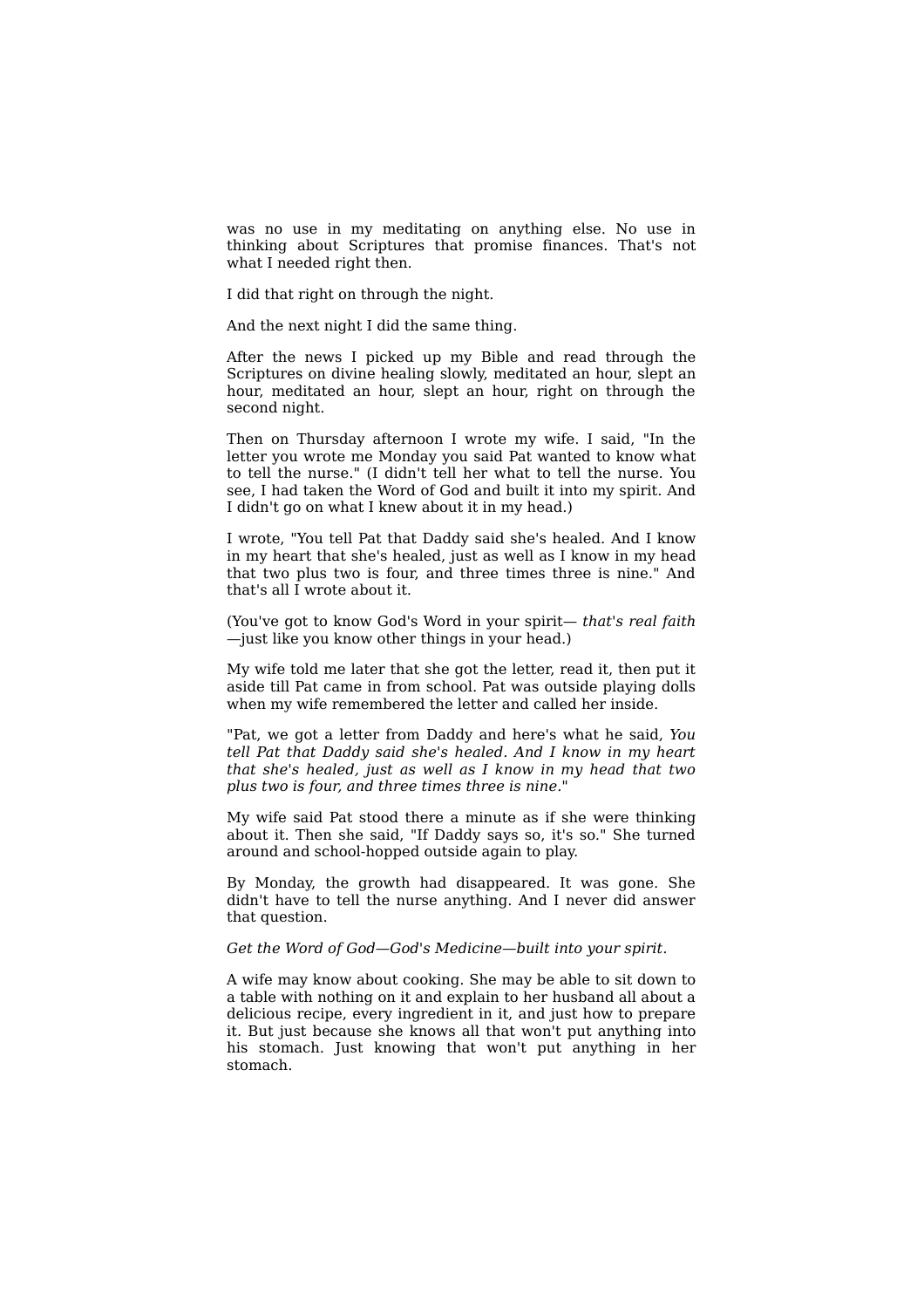You have to cook up the dish you know how to fix, and then you have to eat it. Even prepared and sitting on the table, your talking about it won't do anything for you.

That's how it is with the Bible. It's right there—and we talk about it. We discuss the Scriptures. And we quote them. But it really doesn't get in us. It doesn't get down into our spirits like it should. That's why it doesn't work for us.

To keep your faith strong—keep feeding it. Constantly feed along faith lines. I often tell folks that just because I ate a Tbone steak once doesn't mean I'm going to say, "I know how that tastes. I've had one so I'm never going to eat another one." No. I'll eat one every chance I get. Continual feeding and exercise of the body keeps it strong.

Continually feeding the spirit keeps it strong.

I took something from P. C. Nelson many, many years ago. He said, "Constantly feed along the line of faith and healing.

Constantly—with whatever else you read."

Every day, as a usual thing, no matter what else I'm reading, I'll read something along the lines of faith and healing. I constantly feed along this line.

Now somebody might say, "I'm just going to believe it will work. It worked for Kenneth Hagin so it will work for me."

But if they don't do the same thing I did, it won't work for them. Because *their* faith is not being fed. Jesus said, "According to *your* faith, be it unto you."

Like Dad Nelson said, "The time will come that you will need faith, either for yourself, or for some member of your family.

And if you haven't kept your faith strong, you'll be at a disadvantage."

*Get the Word of God—God's Medicine—built into your spirit!*

# **Chapter 4**

# **MEDICATION FOR MEDITATION**

#### *Healing...in the Atonement*

"Surely he hath borne our griefs (literal Hebrew sicknesses), and carried our sorrows (pains): yet we did esteem him stricken, smitten of God, and afflicted.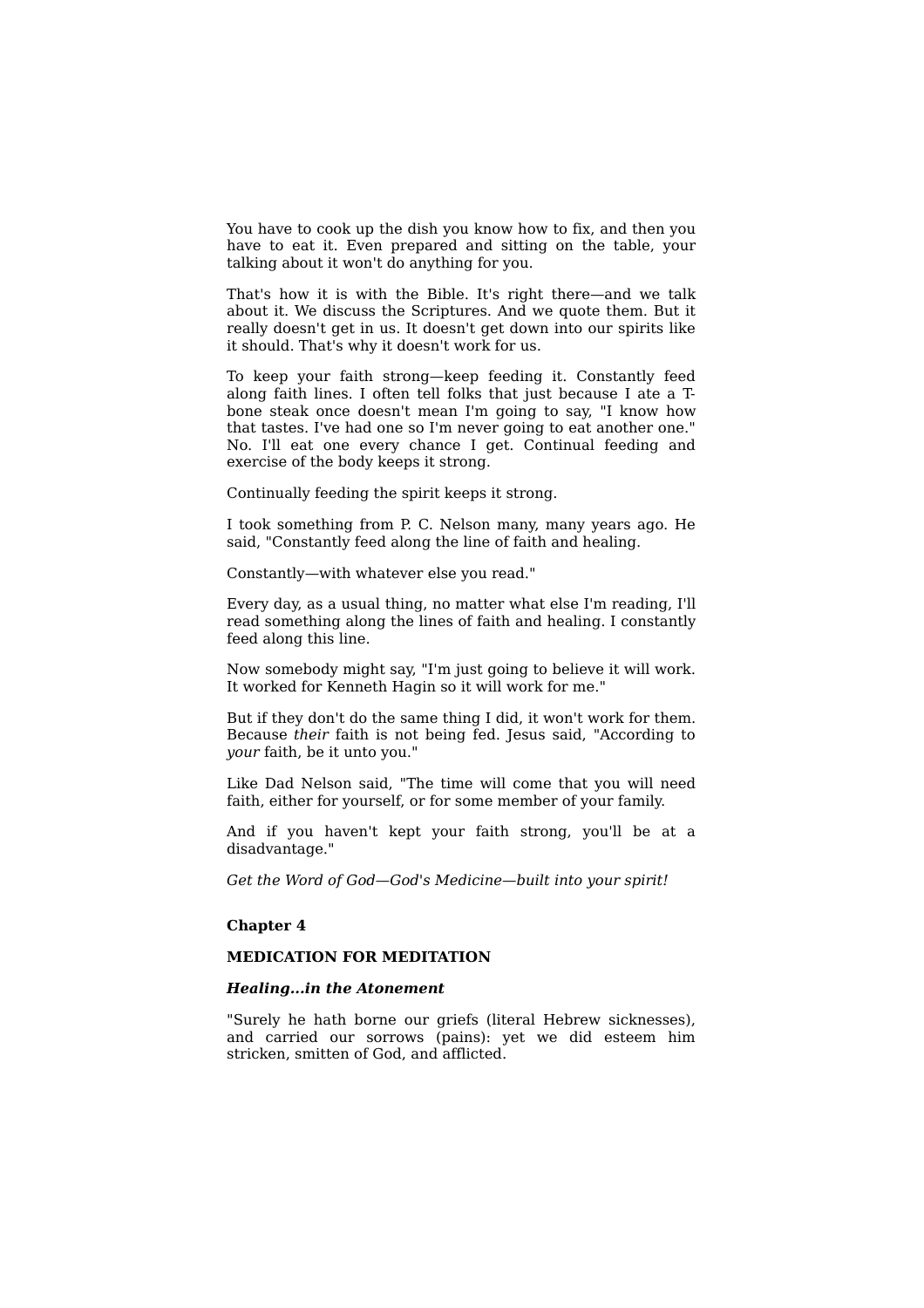But he was wounded for our transgressions, he was bruised for our iniquities: the chastisement of our peace was upon him; and with his stripes we are healed." Isaiah 53:4-5

"...and he...healed all that were sick: That it might be fulfilled which was spoken by Esaias (Isaiah) the prophet, saying, Himself took our infirmities, and bare our sicknesses." Matthew 8:16-17

"Who his own self bare our sins in his own body on the tree, that we, being dead to sins, should live unto righteousness: by whose stripes ye were healed." I Peter 2:24

"Christ hath redeemed us from the curse of the law, being made a curse for us: for it is written, Cursed is every one that hangeth on a tree." Galatians 3:13

According to Deuteronomy 28:15-22, 27-29, 35-61 all sickness and disease is a curse of the law. But, praise God, according to Galatians 3:13, Christ has redeemed us from the curse of the law!

# *Healing...will of the Father*

"...for I am the LORD that healeth thee." Exodus 15:26

"And ye shall serve the Lord your God, and he shall bless thy bread, and thy water; and I will take sickness away from the midst of thee.

There shall nothing cast their young, nor be barren, in thy land: the number of thy days I will fulfil." Exodus 23:25-26

"For the eyes of the Lord run to and fro throughout the whole earth, to shew himself strong in the behalf of them whose heart is perfect toward him...." II Chronicles 16:9

"There shall no evil befall thee, neither shall any plague come nigh thy dwelling. ...With long life will I satisfy him, and shew him my salvation." Psalm 91:10, 16

"Bless the Lord, O my soul, and forget not all his benefits: Who forgiveth all thine iniquities; who healeth all thy diseases." Psalm 103:2-3

"He sent his word, and healed them...." Psalm 107:20

"So shall my word be that goeth forth out of my mouth: it shall not return unto me void, but it shall accomplish that which I please, and it shall prosper in the thing whereto I sent it" Isaiah 55:11

"If ye then, being evil (natural), know how to give good gifts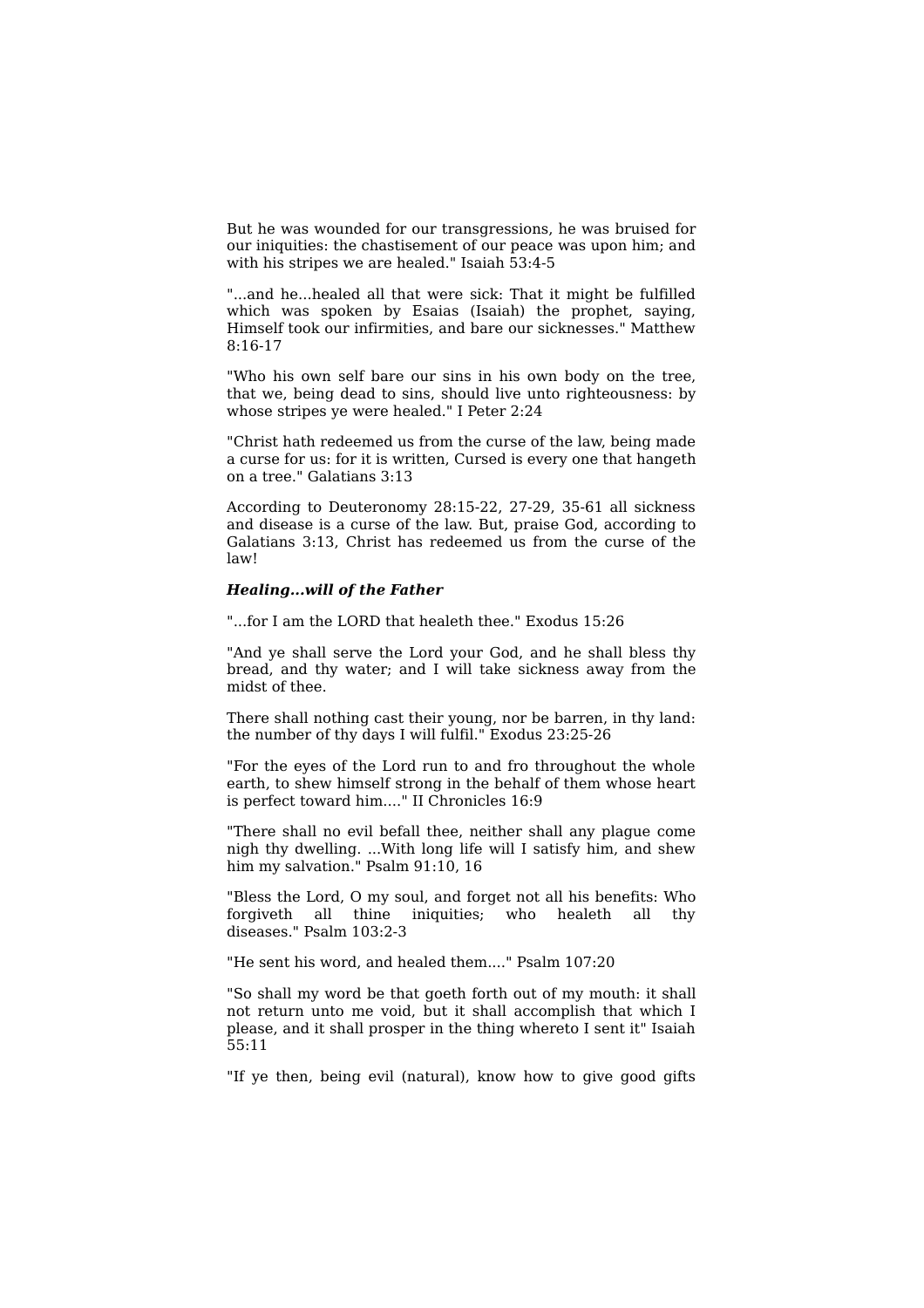unto your children, how much more shall your Father which is in heaven give good things to them that ask him?" Matthew 7:11

"Every good gift and every perfect gift is from above, and cometh down from the Father of lights...." James 1:17

"And, behold, there came a leper and worshipped him, saying, Lord, if thou wilt, thou canst make me clean.

And Jesus put forth his hand, and touched him, saying, I will; be thou clean." Matthew 8:2-3

Jesus said of Himself, *"I came not to do my own will but the will of Him that sent me"* (John 6:38). Everything Jesus did in His earth walk was the will of the Father.

He was the will of God in action. If you want to know the will of the Father, look at Jesus.

# *Healing...The Works of Jesus*

"How God anointed Jesus of Nazareth with the Holy Ghost and with power: who went about doing good, and healing all that were oppressed of the devil;...." Acts 10:38

A fact to settle in your heart: Christ is the Healer; Satan is the oppressor.

"The thief cometh not, but for to steal, and to kill, and to destroy: I am come that they might have life, and that they might have it more abundantly." John 10:10

"And Jesus went about all the cities and villages, teaching ...and preaching...and healing every sickness and every disease among the people." Matthew 9:35

"And great multitudes came unto him, having with them those that were lame, blind, dumb, maimed, and many others, and cast them down at Jesus' feet; and he healed them: Insomuch that the multitude wondered, when they saw the dumb to speak, the maimed to be whole, the lame to walk, and the blind to see: and they glorified the God of Israel." Matthew 16:30-31

"Jesus Christ the same yesterday, and to-day, and for ever" Hebrews 13:8

# *Healing...Ministry of the Church*

"Verily, verily, I say unto you, He that believeth on me, the works that I do shall he do also; and greater works than these shall he do; because I go unto my Father." John 14:12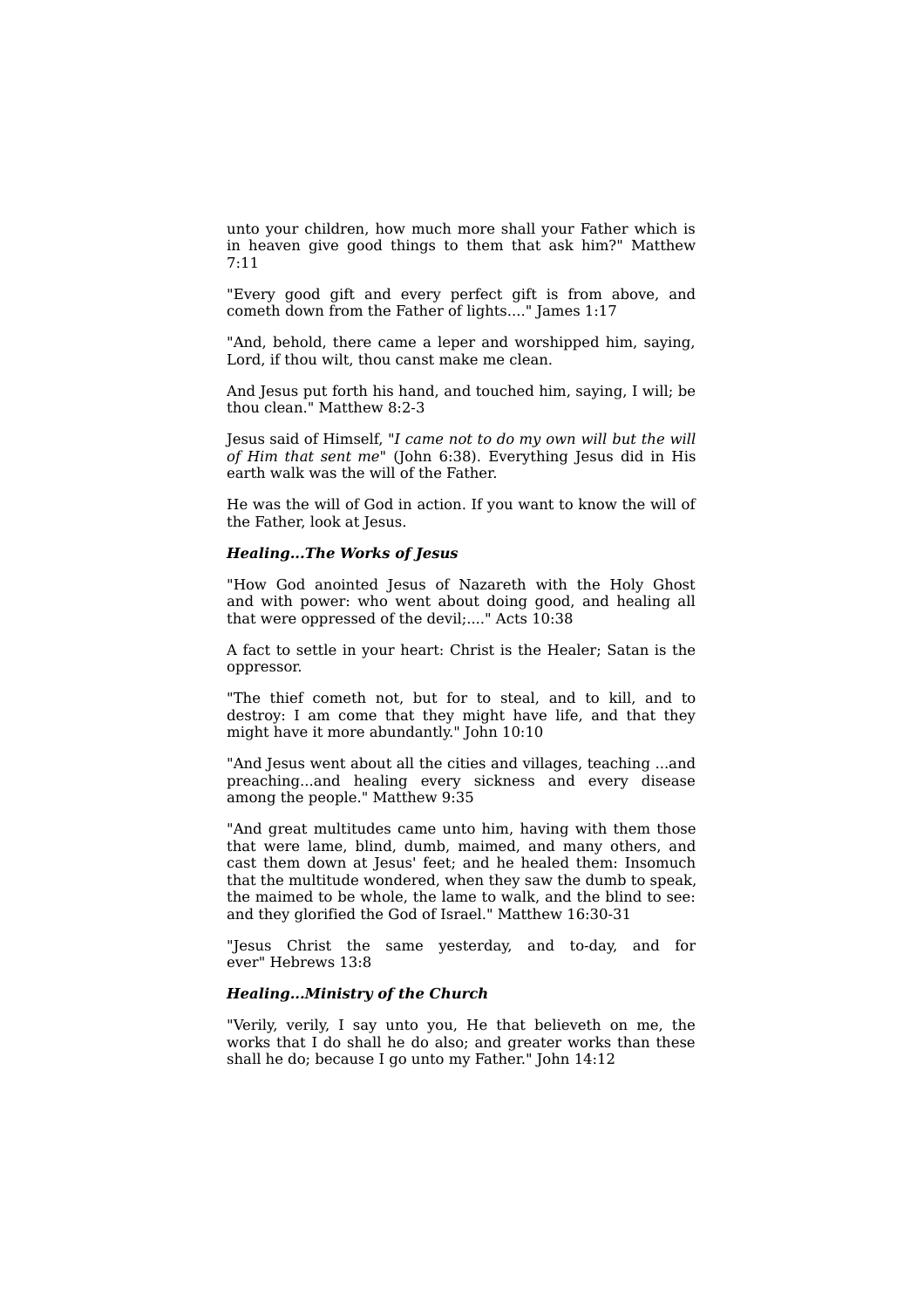"And he said unto them, Go ye into all the world, and preach the gospel to every creature... And these signs shall follow them that believe; In my name shall they cast out devils... they shall lay hands on the sick, and they shall recover." Mark 16:15, 17- 18

"Is any sick among you? let him call for the elders of the church; and let them pray over him, anointing him with oil in the name of the Lord: And the prayer of faith shall save the sick, and the Lord shall raise him up; and if he have committed sins, they shall be forgiven him." James 5:14-15

"Beloved, I wish above all things that thou mayest prosper and be in health, even as thy soul prospereth." III John 2

## *Healing...God at Work Within*

"Ye are of God, little children, and have overcome them: because greater is he that is in you, than he that is in the world." I John 4:4

# *...Faith for Healing*

"For verily I say unto you, That whosoever shall say unto this mountain, Be thou removed, and be thou cast into the sea; and shall not doubt in his heart, but shall believe that those things which he saith shall come to pass; he shall have whatsoever he saith." Mark 11:23

#### *...Prayer of Faith*

"Therefore I say unto you, What things soever ye desire, when ye pray, believe that ye receive them, and ye shall have them." Mark 11:24

#### **A Sinner's Prayer to Receive Jesus as Savior**

Dear Heavenly Father ...

I come to You in the Name of Jesus.

Your Word says, *"... him that cometh to me I will in no wise cast out"* (John 6:37), so I know You won't cast me out, but You take me in and I thank You for it.

You said in Your Word, *"Whosoever shall call upon the name of the Lord shall be saved"* (Rom. 10:13). I am calling on Your Name, so I know You have saved me now.

You also said *"if thou shalt confess with thy mouth the Lord Jesus, and shalt believe in thine heart that God hath raised him from the dead, thou shalt be saved. For with the heart man believeth unto righteousness; and with the mouth confession is*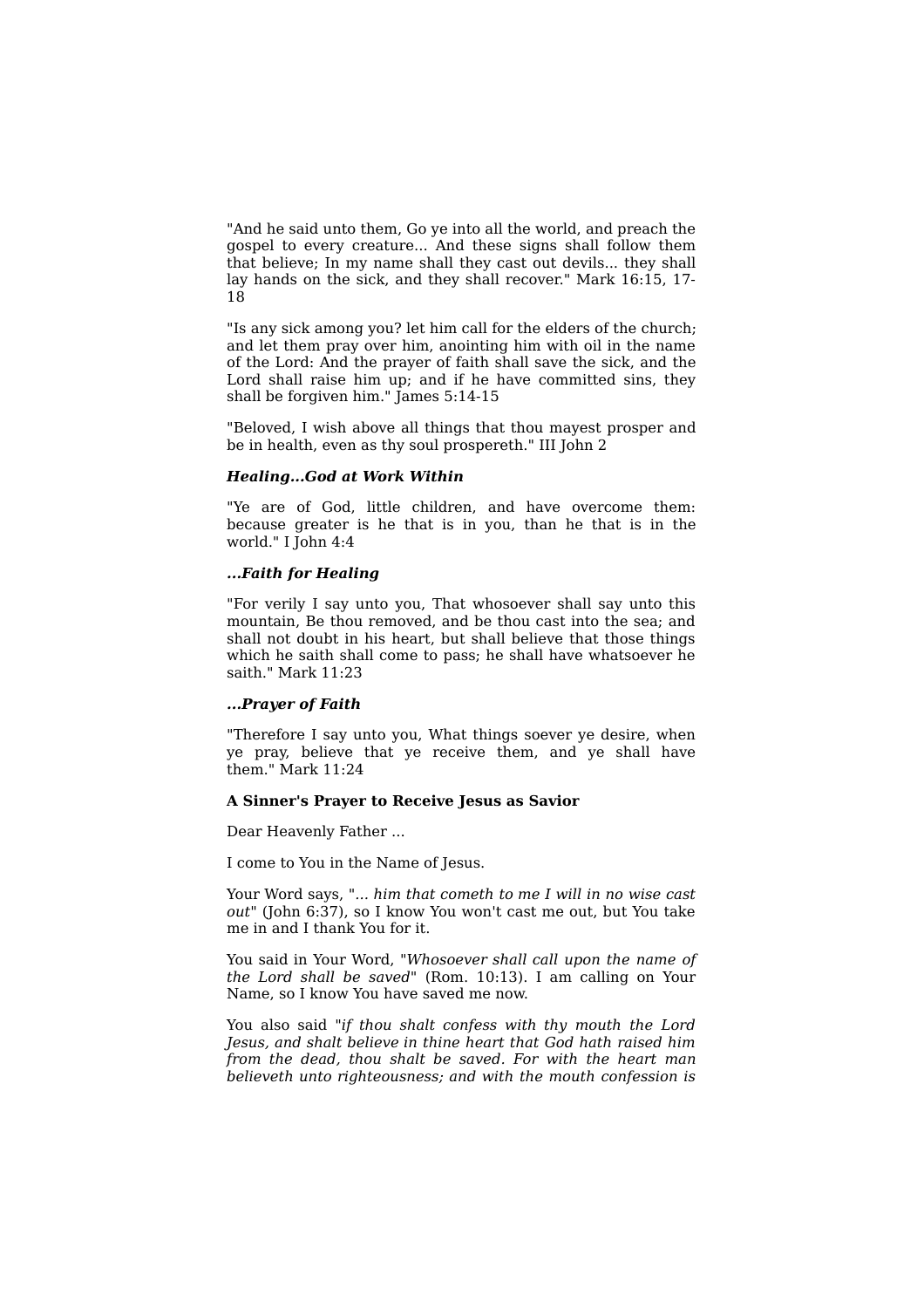*made unto salvation"* (Rom. 10:9,10). I believe in my heart Jesus Christ is the Son of God. I believe that He was raised from the dead for my justification, and I confess Him now as my Lord.

Because Your Word says, *"... with the heart man believeth unto righteousness ..."* and I do believe with my heart, I have now become the righteousness of God in Christ (2 Cor. 5:21)... And I am saved!

Thank You Lord!

 $\begin{minipage}[c]{0.9\linewidth} \hline \text{Signed} \end{minipage} \vspace{0.5em} \begin{minipage}[c]{0.9\linewidth} \hline \text{Signed} \end{minipage} \vspace{0.5em}$ 

 $\text{Date} \xrightarrow{\hspace{15mm} \text{Date}} \xrightarrow{\hspace{15mm} \text{Date}} \xrightarrow{\hspace{15mm} \text{Date}} \xrightarrow{\hspace{15mm} \text{Date}} \xrightarrow{\hspace{15mm} \text{Date}} \xrightarrow{\hspace{15mm} \text{Date}} \xrightarrow{\hspace{15mm} \text{Date}} \xrightarrow{\hspace{15mm} \text{Date}} \xrightarrow{\hspace{15mm} \text{Date}} \xrightarrow{\hspace{15mm} \text{Date}} \xrightarrow{\hspace{15mm} \text{Date}} \xrightarrow{\hspace{15mm} \text{Date}} \xrightarrow{\hspace{15mm} \text{Date}} \xrightarrow{\hspace{$